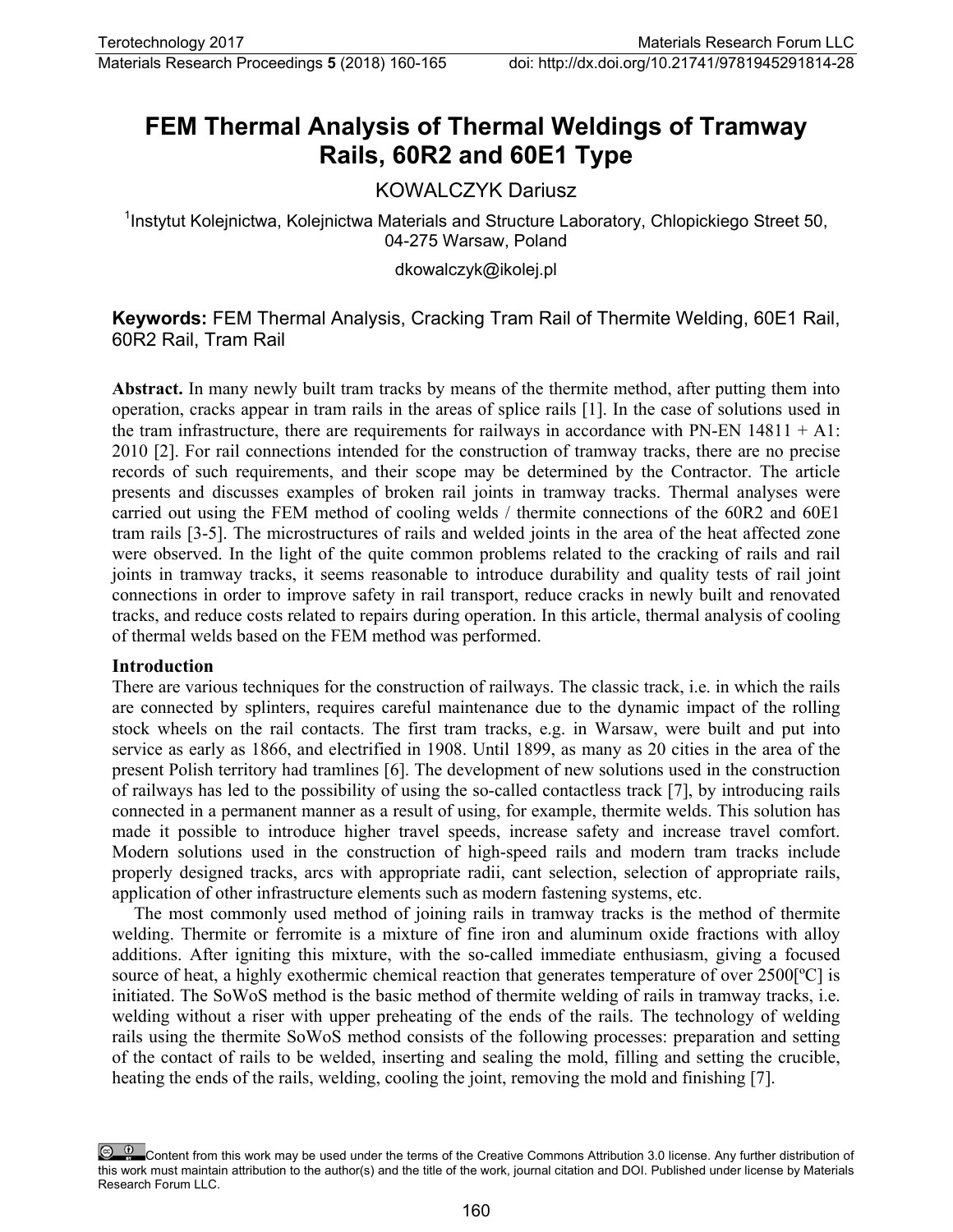Rail connections - rail connectors and areas around them - are usually places with an increased risk of cracks, defects, damage etc. This is due to the thermal impact on the rails in which a heat affected zone is created that introduces changes to the material microstructure. In the construction of new tram tracks or modernized tramways, the 60R2 grooved rails are being increasingly used. The advantage of this type of rails is the ability to make a track surface in the system of integrated track and road surface, track in a continuous watering, green track with elastic fastening, green track on a concrete slab with flexible point fixing of rails. Fig. 1 shows examples of solutions using the 60R2 rail.



*Fig. 1 Green track and pavement integrated using the 60R2 type rail.*

One of the advantages of the 60R2 type rail, made in a grooved and shaped system, is the possibility of building a modern surface of tramway tracks shared with the roadway, i.e. track-road surfaces, as well as the so-called green track, which is more and more frequently used in the construction. The 60R2 rail profile, different from the classical one (60E1, 49E1), has been subjected to the FEM calculations in the field of thermal analysis during the cooling process of rail thermite weld.

# **Research**

Observations were made on the naked eye of broken rail joints made by the 60R2 thermite welding. Samples were cut from the parts of the joint and metallographic specimens were prepared from them. Observations were made on a VHX-5000 Series Digital Microscope - a digital optical microscope equipped with the Z20 and Z2000 lenses for magnification from 50 to 1200x. Sample photos of microstructures are shown in Fig. 3.



*Fig. 2 Cracked 60R2 rail in the area of weld occurrence.*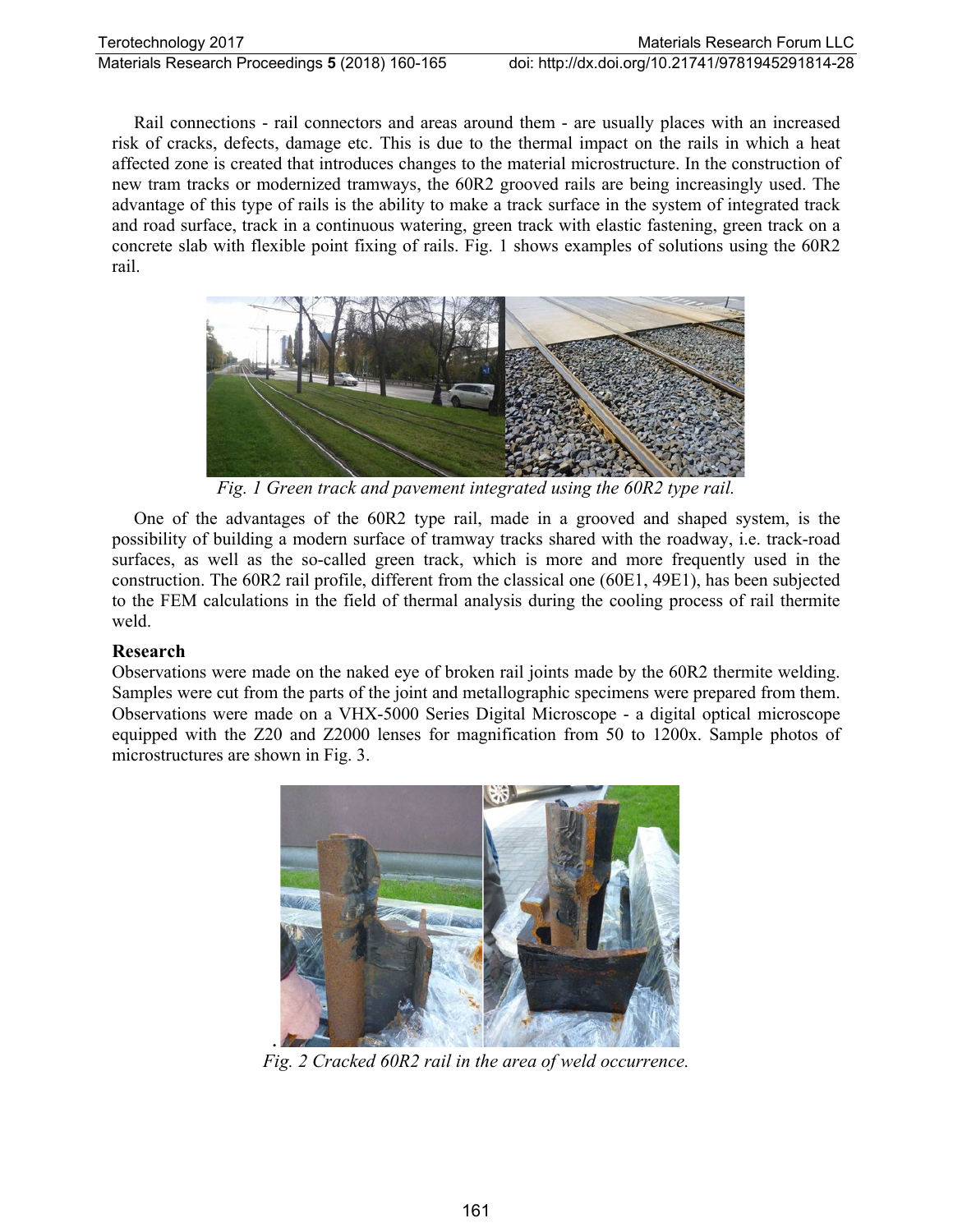

*Fig. 3 HAZ microstructure in the area of a) overheating and b) normalization, c) ferrite separation at the grain boundaries.* 

As evidenced by observations of rail joint microstructures, they are characterized by a large difference in grain size. This indicates a large difference in the temperature gradient during the cooling process. The technological process of making thermite welds should be controlled in such a way as to limit the formation of unfavorable areas of microstructure occurring in the heat-affected zone, such as grain growth, austenite separation at grain boundaries and thermal stresses. The microstructure affects the mechanical properties of the material [7]. This indicates that locally in the areas of microstructure change there are various strength properties of the material (the weld area, 60R2 and 60E1 rails and heat affected zone).

# **Thermal analysis of cooling thermite welds by the FEM method**

Models of the 60R2 and 60E1 rails in accordance with EN 13674-1: 2011 were made in the SOLIDWORKS 2018 program, boundary conditions and FEM calculations were performed in the ALTAIR HYPERWORKS 2017 program [9]. The purpose of the FEM calculations was thermal analysis of the system. Comparative analysis of the distribution of temperature fields during cooling of rail joints in the same variable thermodynamic conditions. The temperature of the thermite joint in the mold and in the area of the rails subjected to the action of the hot medium (liquid weld alloy) can range from over 1500 [ $^{\circ}$ C] to 2500 [ $^{\circ}$ C]. The FEM calculations included analysis of results, heat flow, temperature gradient, and absolute values of temperature.

The FEM calculation results for the rail cooling process (Fig. 4) after 60 seconds.



*Fig. 4. Temperature distribution on the joint surface after 60 seconds.*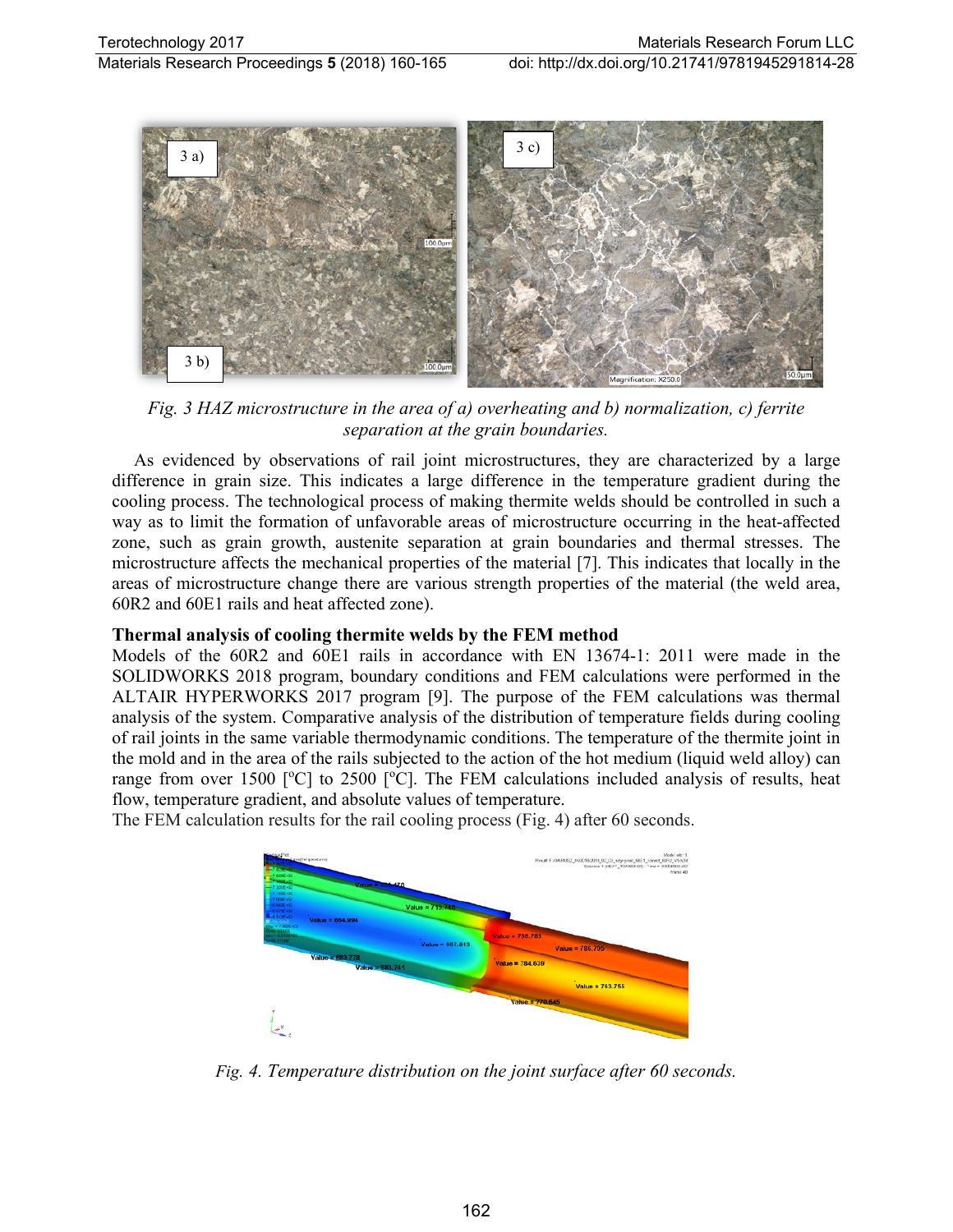

*Fig. 5. Example of fracture of a rail joint (a thermite weld) of the 60R2 rail.*

The temperature distribution on the rail joint surface after 380 seconds of the cooling process using a temperature filter (in this case set at  $723$  [°C]).



*Fig. 6. Temperature distribution on the surface rail joint (a thermite weld)) after 380 seconds. a) a filter was applied showing areas with a temperature below 723 [°C], b) a filter showing areas with temperature above 723 [°C] was used.*



*Fig. 7. Temperature gradient in the rail during the cooling process.*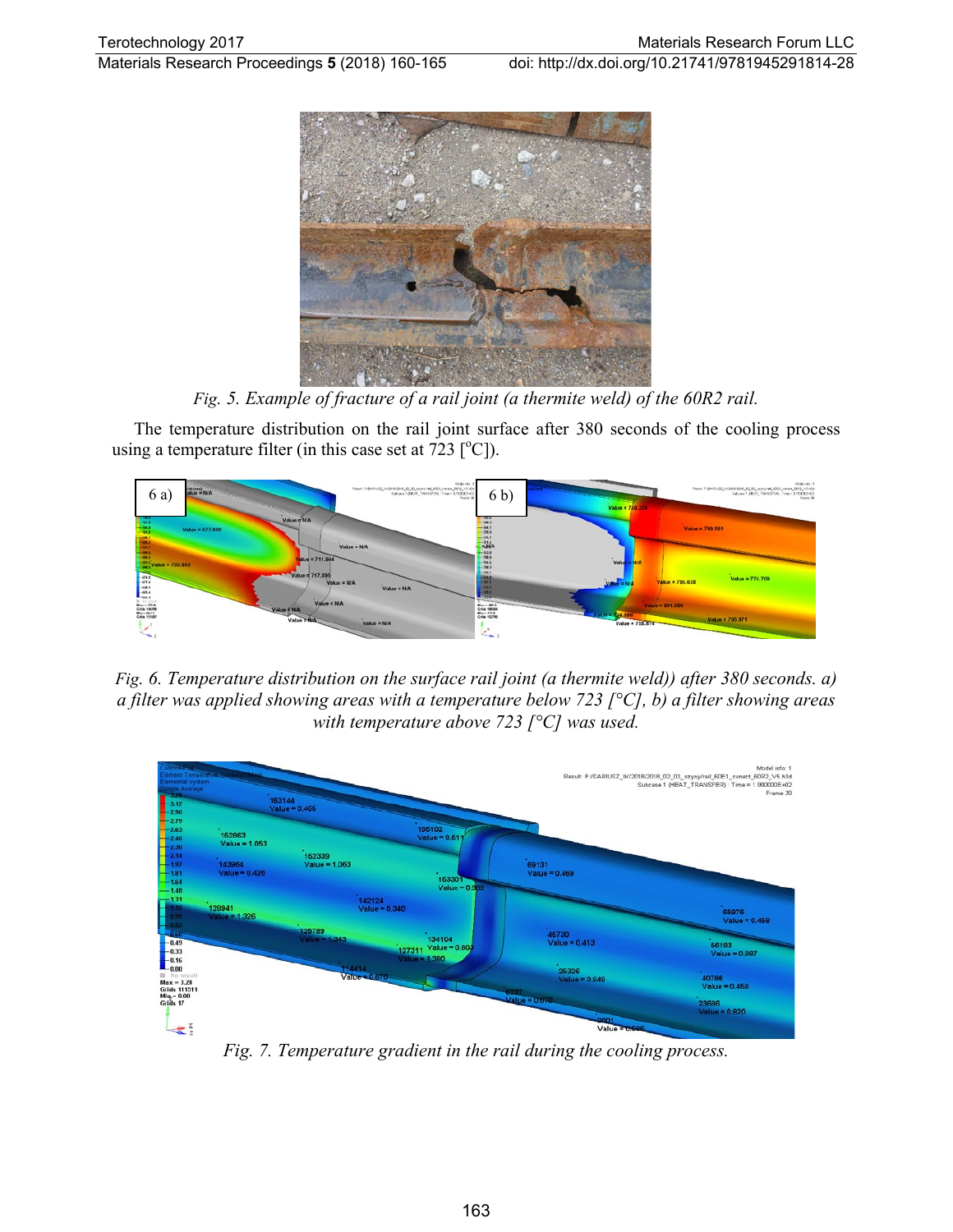Materials Research Proceedings **5** (2018) 160-165 doi: http://dx.doi.org/10.21741/9781945291814-28



*Fig. 8. Temperature gradient in the 60R2 rail, cross section 10 mm away from the joint (thermite weld).*

Table 1 presents the temperature  $[°C]$  values of the selected nodes of the rail. Table 2 presents the temperature  $[°F]$  values of the selected nodes of the rail.

| Time [Frame,   | 60R2 head              | 60R <sub>2</sub> web  | 60E1 head                   | 60E1 web                | Temperature            | Temperature            | Temperature           |
|----------------|------------------------|-----------------------|-----------------------------|-------------------------|------------------------|------------------------|-----------------------|
| second]        | rail                   | rail                  | rail                        | rail                    | difference in the      | difference in the      | difference in the     |
|                |                        |                       |                             |                         | rail 60R2              | rail 60E1              | rail 60R2/60E1        |
| $1 - 10s$      | $1000$ [ $^{\circ}$ C] | 1000 [°C]             | $1000$ [ <sup>o</sup> C]    | 1000 [°C]               | $0$ [ <sup>o</sup> C]  | $0$ [ <sup>o</sup> C]  | $0 [^{\circ}C]$       |
| $6 - 60 s$     | $958$ [ $^{\circ}$ C]  | $929$ [ $^{\circ}$ C] | $967$ [ $^{\circ}$ C]       | 951 $\lceil^{\circ}$ Cl | $29$ [ $^{\circ}$ C]   | $16$ [ <sup>o</sup> C] | $38$ [ $^{\circ}$ C]  |
| $40 - 400 s$   | $715[^{\circ}C]$       | $664$ [ $^{\circ}$ C] | 783 $\lceil^{\circ}C\rceil$ | $763$ [ <sup>o</sup> C] | $51$ [ <sup>o</sup> C] | $20$ [ <sup>o</sup> C] | $119$ [ $^{\circ}$ C] |
| $100 - 1000 s$ | $417$ [ $^{\circ}$ C]  | $381$ [ $^{\circ}$ C] | 540 $\lceil^{\circ}C\rceil$ | 522 $[^{\circ}C]$       | 36 [°C]                | $18$ [ <sup>o</sup> C] | $123$ [ $^{\circ}$ C] |

Table 1. Temperature values for individual nodes in the rail  $\int_{a}^{b}$ C]

| Time [Frame,   | 60R2 head               | $60R2$ web               | 60E1 head             | $60E1$ web            | Temperature                  | Temperature             | Temperature             |
|----------------|-------------------------|--------------------------|-----------------------|-----------------------|------------------------------|-------------------------|-------------------------|
| second]        | rail                    | rail                     | rail                  | rail                  | difference in the            | difference in the       | difference in the       |
|                |                         |                          |                       |                       | rail 60R2                    | rail 60E1               | rail 60R2/60E1          |
| 1 - 10 s       | 1832 [°F]               | $1832$ [ $\degree$ F]    | 1832 [°F]             | $1832$ [ $\degree$ F] | $0$ $\lceil$ <sup>o</sup> F] | $0 \degree$ F           | $0$ [ $\mathrm{P}$ F]   |
| $6 - 60 s$     | $1756$ [°F]             | $1704$ [ $\degree$ F]    | $1772$ $[^{\circ}$ F] | 1743 I°F1             | $84$ [ $\degree$ F]          | $60$ [ $\mathrm{PFI}$ ] | $100$ [ $\mathrm{P}$ F] |
| $40 - 400 s$   | $1319$ [ $\degree$ F]   | $1227$ [ $\degree$ F]    | 1441 [°F]             | 1405 [°F]             | $123$ [ $\degree$ F]         | $68$ [ $\mathrm{°F}$ ]  | 246 $[^{\circ}F]$       |
| $100 - 1000 s$ | $782$ [ $\mathrm{°F}$ ] | $717$ [ $\textdegree$ F] | 1004 [°F]             | $971$ $[^{\circ}$ F1  | $96$ [ $\mathrm{P}$ ]        | $64$ [ $\mathrm{°F}$ ]  | 253 $[°F]$              |

Table 2. Temperature values for individual nodes in the rail [<sup>o</sup>F]

#### **Conclusions of the FEM analysis**

The thermal analysis of FEM showed that the 60R2 rail is cooled faster than the 60E1 rail under the same thermodynamic conditions. In the 60R2 rail itself, there are larger temperature differences between the rail head and the web than in the 60E1 rail. From the sample measurements during the cooling process, the temperature differences for the  $60R2$  rail are over  $50[^{\circ}C]$ , for the  $60E1$  rail the difference is 20<sup>[°</sup>C]. In the 60R2 / 60E1 rail joint, temperature differences can be as high as 125<sup>[°</sup>C]. In Fig. 6a, a temperature filter for the entire joint was used to visualize temperature differences in the changes occurring in the material microstructure during the cooling process - eutectoidal transformation [7]. In the 370 - second cooling period (Fig. 6b), the entire area of the web and the 60R2 rail foot (gray) is a part of the joint in which the course of eutectoid transformation has already been completed (the conversion of austenite into perlite + cementite Fe3C (III)). In the remaining area of the joint - a microstructure (austenite  $+$  ferrite) occurs in accordance with the phase-iron balance diagram of iron-cementite. A higher temperature gradient in the 60R2 rail during the cooling process indicates that these joints are more demanding in the field of their manufacturing technology,